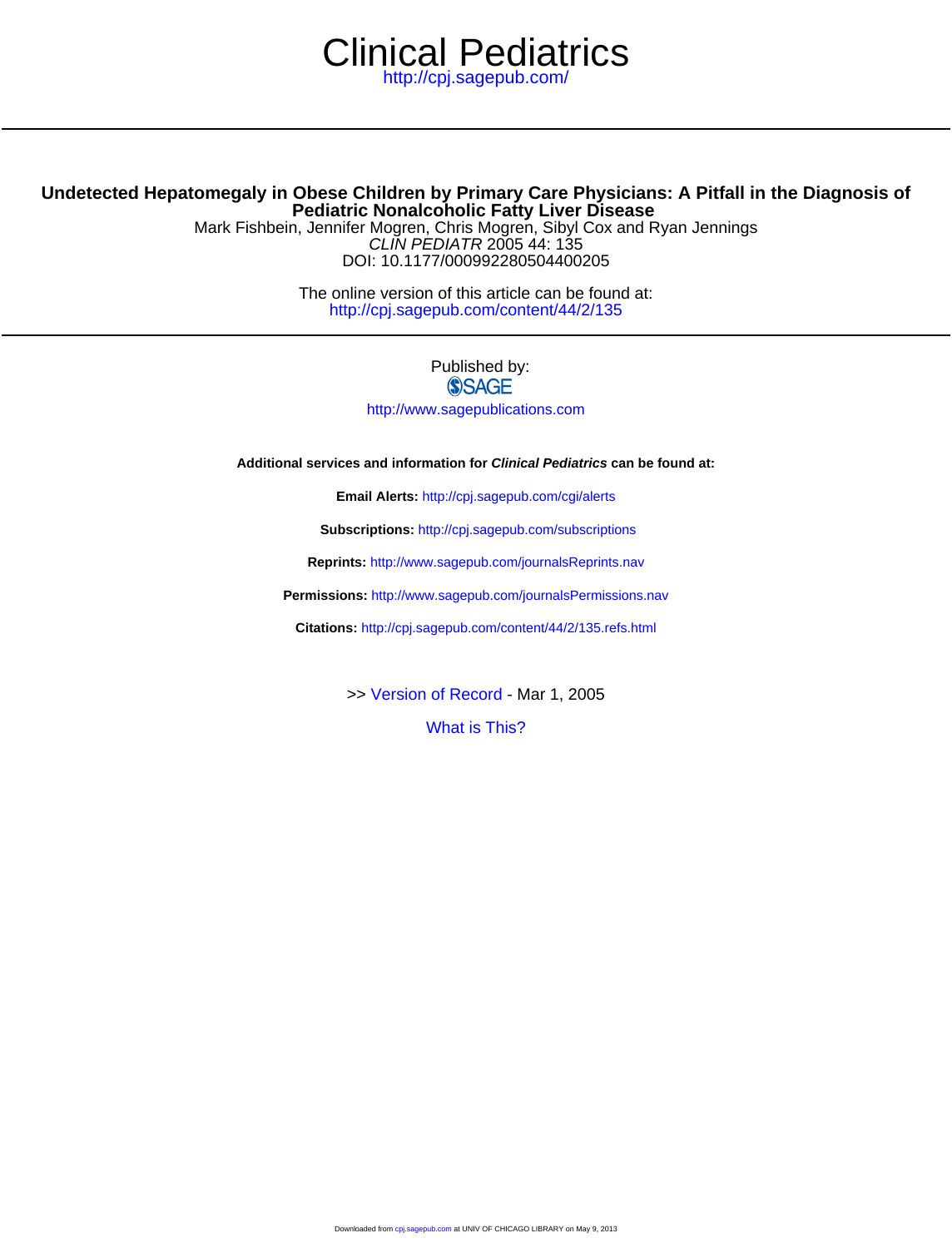# **Undetected Hepatomegaly in Obese Children by Primary Care Physicians: A Pitfall in the Diagnosis of Pediatric Nonalcoholic Fatty Liver Disease**

Mark Fishbein, MD Jennifer Mogren, RN Chris Mogren, RN Sibyl Cox, RD Ryan Jennings, MD

**Summary:** The diagnostic evaluation of nonalcoholic fatty liver disease (NAFLD) relies on the initial detection of hepatomegaly or elevated serum aminotransferases by the primary care provider. In this investigation, the aptitude of the primary care provider to identify children with hepatomegaly and initiate an evaluation for NAFLD is determined. The physical examination findings and requests for diagnostic testing of 18 primary care physicians (and pediatric gastroenterologists) on 11 obese school-aged children, including a subset of children with hepatomegaly and NAFLD, were analyzed. In children with NAFLD, clinicians detected hepatomegaly in 1.4% of encounters and requested serum liver chemistries in 12.5% of encounters. Hepatomegaly is detected poorly in obese children by primary care physicians and thereby increases the likelihood of a delayed or omitted evaluation for NAFLD. *Clin Pediatr*. 2005;44:135-141

# **Introduction**

**Nonalcoholic fatty liver**<br>disease (NAFLD) is pre-<br>to 50% of obese children.<sup>1,2</sup> The disease (NAFLD) is present in an estimated 25% disease often has a silent presentation but hepatomegaly is usually present. In adults with NAFLD, hepatomegaly has been identified in 60% to 100% of individuals.3-5 In pediatric studies, hepatomegaly has been identified in 30% to 40% of cases.6,7 The prevalence of hepatomegaly is most likely underestimated owing to

Department of Pediatrics, SIU School of Medicine, Springfield, IL.

**Reprint requests and correspondence to:** Mark Fishbein, MD, Department of Pediatrics, Section of Gastroenterology, PO Box 19658, Springfield IL 62794-9658.

© 2005 Westminster Publications, Inc., 708 Glen Cove Avenue, Glen Head, NY 11545, U.S.A.

the body habitus of the affected population.

In a review on NAFLD, Neuschwander-Tetri and Bacon8 commented that "hepatomegaly is easily missed in obese individuals." In an effort to determine the validity of this statement, a chart review was undertaken to determine the chief reason for referral to the pediatric gastroenterologist in children eventually diagnosed with fatty liver. Only 6 of 14 children with the disorder were referred initially for evaluation of liver disease. The remaining children were referred for evaluation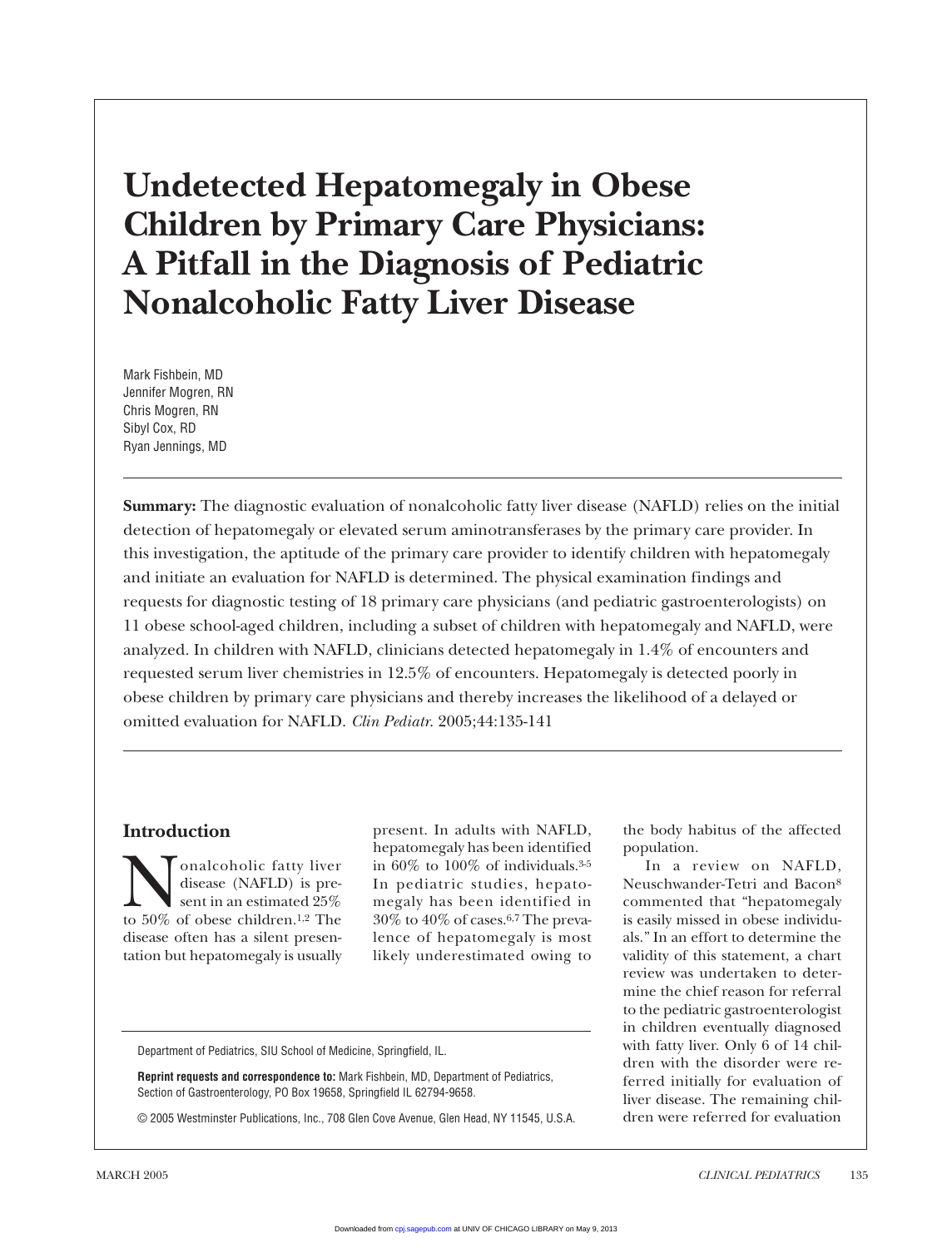*Fishbein et al.*

of other gastrointestinal complaints, including constipation or recurrent abdominal pain. The detection of hepatomegaly during routine examination in these previously unsuspecting children by the pediatric gastroenterologist resulted in subsequent evaluation and diagnosis (unpublished data, Fishbein).

In the adult population, a diagnostic evaluation for NAFLD occurs typically after identification of elevated serum aminotransferases in an asymptomatic individual.8,9 In the pediatric population, there are no current screening recommendations for NAFLD, and requests for serum liver chemistries arise at the discretion of the primary care provider. Presently, only a minority of pediatricians (11%) request serum liver chemistries in obese children.10 Though requested infrequently, serum aminotransferases appear to be a good marker of fatty liver in children. In a recent investigation by Fishbein et al,<sup>11</sup> elevated serum aminotransferases were evident in approximately 95% of obese children with severe steatosis. Yet without detection of hepatomegaly or adequate suspicion of NAFLD, the primary care physician appears unlikely to pursue appropriate diagnostic testing. In this event, a lengthy delay in diagnosis is anticipated, since routine physician visits are recommended annually to every other year in otherwise "healthy" children.12

The present investigation was intended to determine the primary care providers's aptitude in recognizing the clinical features of NAFLD and pursuing a diagnostic evaluation in suspected individuals. More specifically, establishing the diagnosis of NAFLD depends largely on the detection of hepatomegaly and/or identifi-

cation of abnormal levels of serum liver chemistries by the primary care provider. In this investigation, the primary care provider's ability to discern hepatomegaly in a select group of obese children, which included a subset with preestablished fatty liver, was determined. A secondary goal of the study was to determine the coinciding rate of serum liver chemistries and noninvasive hepatic imaging requested by primary care providers.

### **Methods**

#### *Study Population*

Entry criteria included obese children (BMI  $> 95th\%$ ), aged 8 to 18 years, without chronic lung disease, neurologic impairment, cardiovascular disease, or developmental delay. Children participating in this study were recruited either by a pediatrician or by a pediatric gastroenterologist. Those children recruited by pediatricians were not identified previously with hepatomegaly or preexisting liver disease and did not have any prior contact with the pediatric gastroenterologist. Those children recruited by the pediatric gastroenterologist were identified previously with hepatomegaly and fatty liver. The presence of hepatomegaly was defined as liver edge palpable > 2 cm below right costal margin. Fatty liver or NAFLD was diagnosed in subjects with hepatomegaly by fat quantitation using a rapid magnetic resonance imaging (MRI) technique.11 Severe steatosis was defined as hepatic fat fraction > 18.5%. Pediatricians involved in the recruitment of children did not participate in any other portion of the investigation, including serving as "examiners." Demographic data collected for this investigation included the child's height, weight, body mass index (BMI), blood pressure, heart rate, gender, and age. In instances where fatty liver was identified before the investigation, accompanying imaging data and serum liver chemistries were also recorded. A cash stipend was allotted to each child for participation in this study.

#### *Examiners*

All primary care physicians (family practitioners and pediatricians) involved in the routine care of school-aged children in Springfield, IL, and surrounding communities were eligible to participate. In order to reduce bias, a pediatric/internal medicine house staff member, rather than the chief investigator (pediatric gastroenterologist), was established as the study coordinator. The study coordinator initiated contact with all primary care physicians through office mail and telephone. Potential examiners were instructed that the purpose of the investigation was "to determine the effects of pediatric obesity on physical examination." Upon their arrival to the investigation site, examiners were greeted by the study coordinator and provided instructions regarding their tasks. During the investigation, examiners were kept blinded as to the true intent of the study and as to the identity of the chief investigator. Among the examiners, the following data were collected: age, gender, years of practice, and estimated number of children seen in the individual's practice per week.

#### *Protocol*

Each child, accompanied by a parent or guardian, was stationed in a private medical examination room. The child's identifier was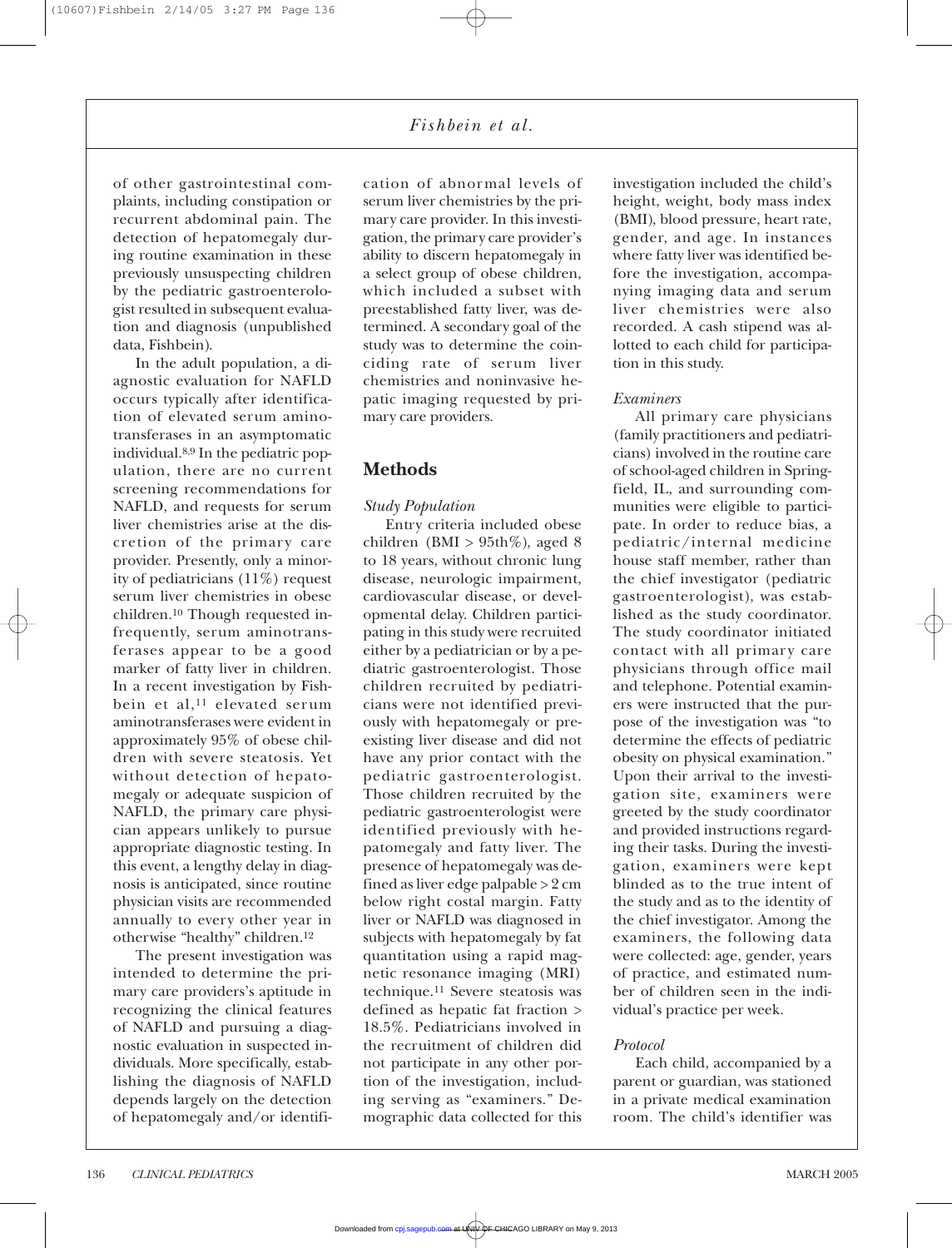*Undetected Hepatomegaly in Obese Children*

his/her station assignment. The child remained in the same station for the entire study. Examiners were instructed not to seek medical information from the children, and the children were instructed to withhold any medical information from the examiner. Each examiner was assigned a specific station at the onset of the investigation and was guided to the next station following completion of the examination and corresponding data form. The examiners were allotted 5 to 10 minutes per child. Examiners were instructed to perform a physical examination in accordance with their usual practice. However, examination of the ears, eyes, breasts (female), genitalia, and rectum was excluded. Each station included a standard physical examination form that included a subject identifier, vital statistics, and a brief questionnaire regarding subsequent testing and referrals. For the purpose of this investigation, a physician request for a comprehensive metabolic profile (CPT #80053) was considered equivalent to a request for serum liver chemistries (hepatic function profile, CPT #80076). The examiner was instructed to complete the form in accordance with his/her standard practice with identifiable syntax.

After the primary care physicians had completed their examinations, a pediatric gastroenterologist and an adult gastroenterologist (no other pediatric gastroenterologists were available for comparison) with prior knowledge of the study purpose examined each child's abdomen separately and recorded their findings privately. For the purpose of this investigation, the clinical examination findings of the pediatric gastroenterologist (possessing 15 years of experience) were utilized to confirm the presence or absence of hepatomegaly (liver edge palpable 2 cm or more below the right costal margin).

#### *Statistical Analysis*

One-way analysis of variance and Bonferroni test were used to compare difference between years experience and rate of child encounters per week among specialists. Chi-square analysis was utilized to compare differences in categorical variables between hepatomegaly-present (NAFLD) and hepatomegaly-absent groups and to compare responses among all physician groups. Fisher's Exact Test was used to compare responses from individual physician groups. Agreement between adult gastroenterologist and pediatric gastroenterologist with regard to the presence or absence of hepatomegaly was established by kappa statistic.

Power analysis: 2 of 11 patients were known *a priori* to have hepatomegaly. Therefore, the true proportion was assumed to be  $2/11 = 0.18$ . The criterion for significance (alpha) was set at 0.05. The test was 2-tailed, indicating that an effect in either direction was interpreted. A sample size of 18 physicians for this investigation possessed a power of 82% to yield a statistically significant result. This computation assumed that the true proportion positive in the population is 0.18 and was tested against a proportion of 0.01. The investigation was approved by a local internal review board and informed consent/assent was obtained for all children.

#### **Results**

Eleven children (9M, 2F) participated in the investigation. Subject age was  $12.4 \pm 3.1$  years

(range, 8 to 17 years). BMI was  $34.0 \pm 4.8$  kg/m<sup>2</sup> (range, 28.9 to 42.6 kg/m<sup>2</sup>). Systolic blood pressure (BP) was  $131.1 \pm 11.8$  mm Hg (range, 115 to 151 mm Hg). Diastolic BP was  $64.0 \pm 10.5$  mm Hg (range, 41 to 78 mm Hg).

Eighteen physicians (pediatricians, n = 6; family practitioners, n  $= 6$ ; internists/pediatricians, n = 6) served as examiners in the investigation. They had been in practice for  $8.6 \pm 6.9$  years (range, 1 to 24 years) and their rate of child encounters was  $63.7 \pm 42.7$  per week (range, 4 to 150 per week). There was no difference among specialists with regard to duration of practice, but pediatricians experienced more frequent child visits than either family practitioners or internists/pediatricians.

Eleven children were examined by 18 primary care physicians yielding 198 encounters. Hepatomegaly was identified in 1 encounter (0.5%). The most common laboratory tests requested were fasting blood glucose in 46 encounters (23.2%), lipid profile in 40 encounters (20.2%), urinalysis in 24 encounters  $(12.1\%)$ , thyroid function tests in 19 encounters (9.6%), serum electrolytes in 18 encounters (9.1%), and serum liver chemistries in 17 encounters (8.6%). The most common consultations requested were dietary in 91 (46%) encounters and endocrinology in 8 encounters (15.8%). An exercise program was recommended in 8 instances (4%). Abdominal imaging was requested in none of the encounters.

A total of 4 children were identified with hepatomegaly by the pediatric gastroenterologist (2 before the investigation and 2 during the investigation). In each instance, corresponding hepatic fat fraction was greater than 18.5% indicating severe steatosis. Age, BMI, and blood pressure did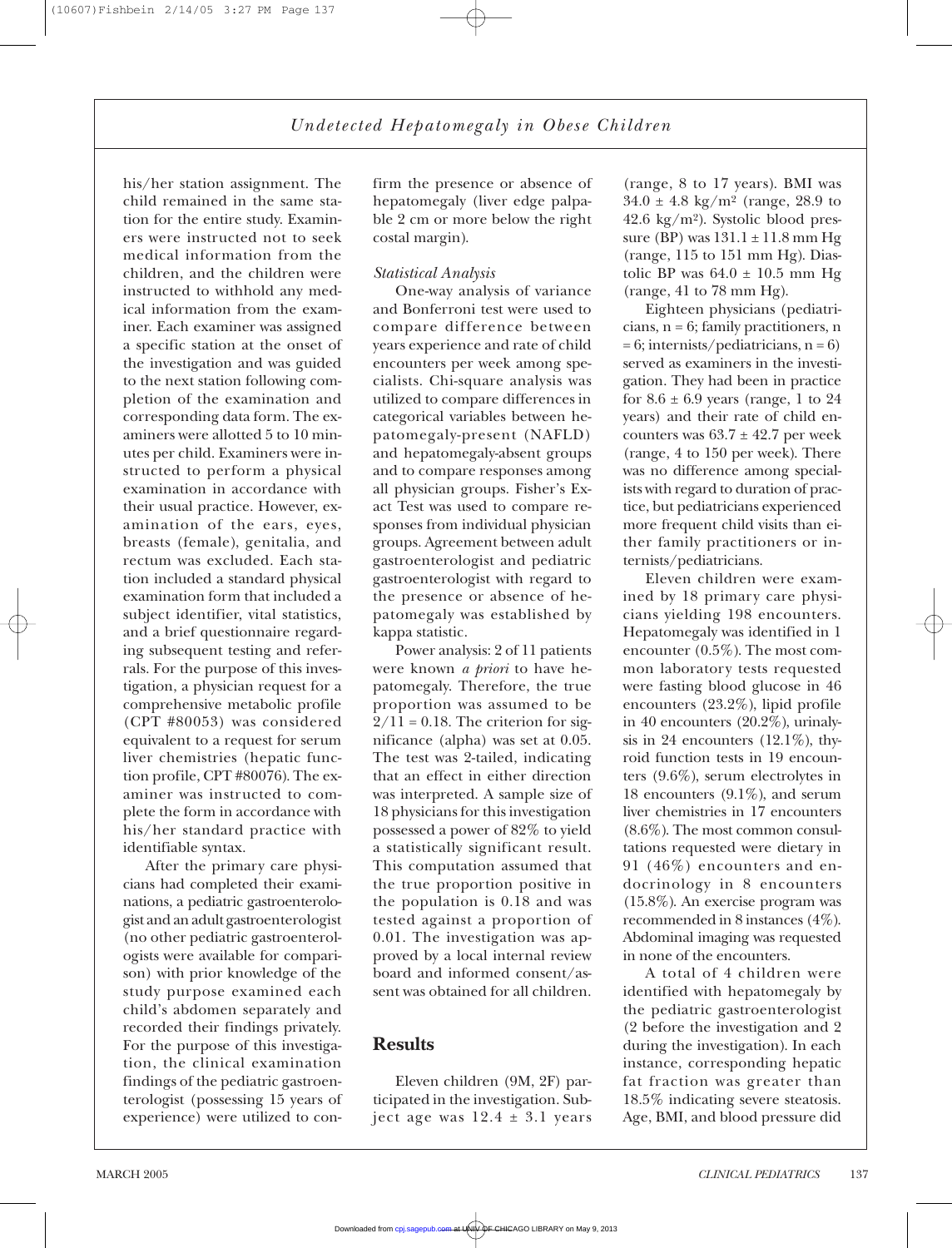*Fishbein et al.*

not vary between hepatomegalypresent (NAFLD) and hepatomegaly-absent groups. Children with hepatomegaly present (NAFLD) underwent 72 encounters (4 children  $\times$  18 examiners) and children with hepatomegaly absent underwent 126 encounters (7 children  $\times$  18 examiners). There was no difference between groups with regard to detection of hepatomegaly or requests for specific laboratory tests or consultations. Interobserver agreement between pediatric gastroenterologist and adult gastroenterologist with regard to the presence or absence of hepatomegaly was low ( $\kappa = 0.38$ ).

In the hepatomegaly-present (only 1 of 72 encounters [1.4%] NAFLD) group  $(n = 4)$ , examiners requested serum liver chemistries on 9 occasions (12.5% of encounters). Serum liver chemistries were requested in none of the 4 children by 13 examiners (72.2% of examiners), 1 child by 2 examiners (11.1% of examiners), 2 children by 2 examiners (11.1% of examiners), and 3 children by 1 examiner (5.6% of examiners). Six of 6 family practitioners (100%), 4 of 6 internists/pediatricians (67%), and 3 of 6 pediatricians (50%) failed to request serum liver chemistries in any of the 4 children. The experience of the examiner did not appear influential with regard to the frequency of serum liver chemistries requested.

#### **Discussion**

Pediatric care providers have become increasingly aware of the recent epidemic in pediatric obesity. Screening for comorbid conditions such as diabetes, hypertension, and dyslipidemia have received great emphasis.13 Alternatively, little consideration has been given to NAFLD, a disorder with prevalence as high as 50% in obese children.1

Since fatty liver or NAFLD routinely has a silent presentation, establishing the diagnosis in an affected individual requires the primary care physician to detect hepatomegaly on physical examination and/or order the appropriate diagnostic tests (serum liver chemistries, hepatic ultrasound, computed tomography [CT], or MRI). Hepatomegaly has been recognized as a feature of NAFLD since the original description of the disorder in 1980.5 In a recent study by Fishbein et al, fatty liver was present in 21 of 22 (95%) obese children with hepatomegaly.11 The corresponding relationship between hepatic steatosis and liver size (hepatomegaly) has been shown in obese subjects undergoing gradual weight loss, where a regression of fatty liver coincides with decrement in liver span.14-16 Despite the overt linkage between fatty liver and liver enlargement, hepatomegaly has not been reported universally in NAFLD.

A plausible explanation for the underestimation of hepatomegaly in subjects with NAFLD or fatty liver lies in the body habitus of the affected population. A majority of adults and almost the entire population of children with NAFLD or fatty liver are obese. The popular belief exists that performing abdominal examinations in this population is imprecise, particularly in recognizing hepatomegaly. Two investigations performed in the 1970s have attempted to reconcile this issue. In a study by Sullivan et al,<sup>17</sup> the clinical estimation of liver size in obese subjects was impaired by location of the upper border of the liver. However, the estimate of the lower liver border was unaffected, and in cases where a liver was palpable, the estimated clinical liver size was most accurate.17 In a study by Blendis et al,18 the presence of hepatomegaly, regardless of body habitus, was agreed upon by a majority of observers in 93% of subjects examined.

Various means for estimating liver size are available to the clinician. Among these include the scratch test, light percussion, and deep percussion. Hepatomegaly may be established by liver span or by detection of a liver edge below the right costal margin.19 Gilbert,<sup>20</sup> using ausculatory percussion, demonstrated the presence of a liver edge l cm or less below the right costal margin in 45 normal individuals. In that same investigation, 2 subjects with diabetes mellitus, abnormal levels of serum liver chemistries, and probable fatty liver had a liver edge palpable 3 cm below the right costal margin. On this basis, Gilbert established a liver edge 2 cm or greater below the right costal margin as an indicator of hepatomegaly.20 Wolf and Lavine21 have defined hepatomegaly in the pediatric population by using the same guidelines. In accordance with these published reports, the pediatric gastroenterologist in the present investigation has interpreted a liver edge 2 cm or greater below the right costal margin as indicative of hepatomegaly.

Aside from examination technique, the clinical experience of the examiner may also be relevant in assessing liver size. In an investigation by Skrainka et al,<sup>22</sup> consultants provided a more accurate determination of liver size through percussion and palpation than fellows or medical students did. The accuracy of liver span determination by a single individual was also improved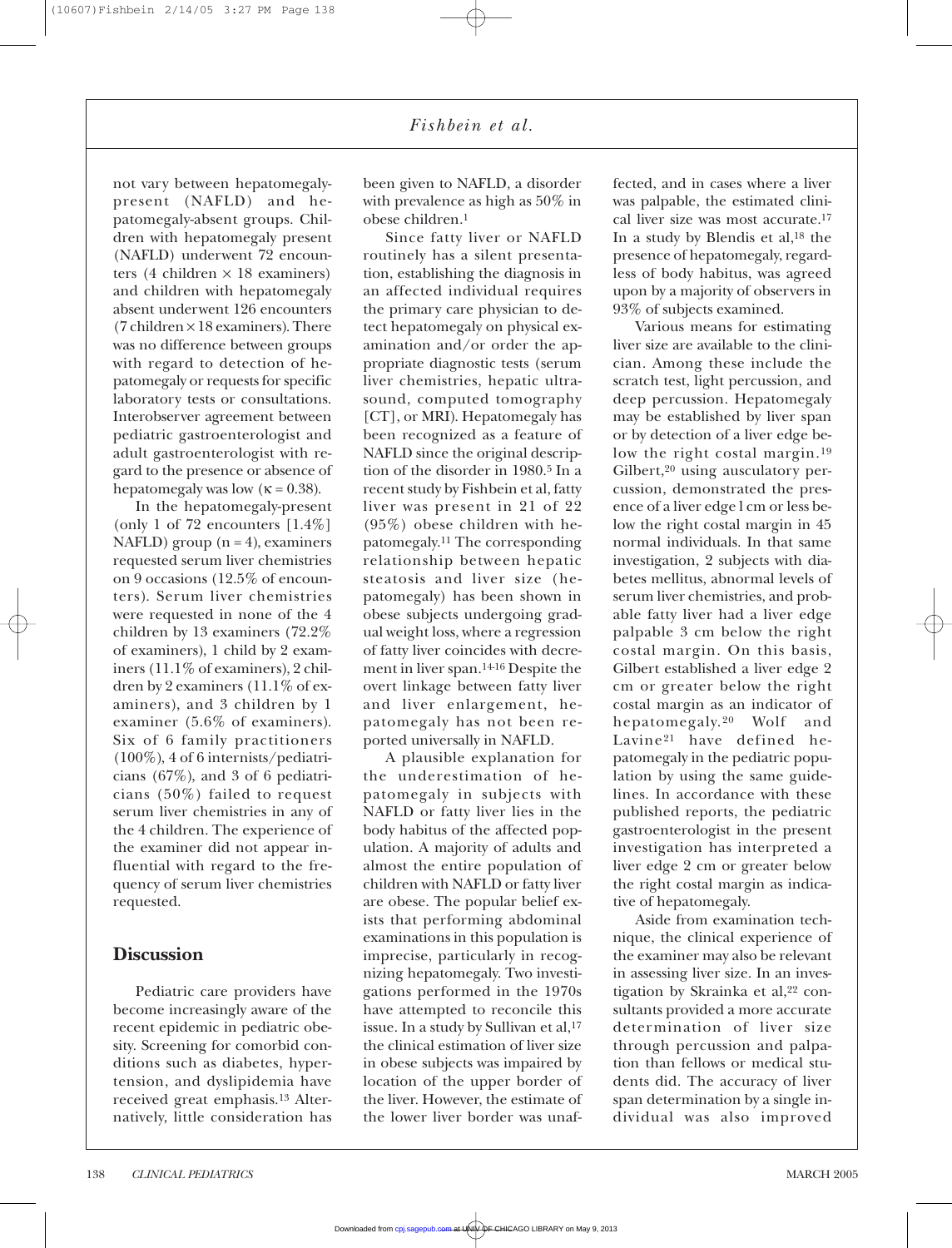## *Undetected Hepatomegaly in Obese Children*

through repeated examinations.22 In the present study, the clinical experience of the examiner was not influential in the detection of hepatomegaly. A plausible explanation for the poor outcome is due to study design. Clinicians in this investigation were blinded with regard to study purpose and therefore may not have been focused adequately on physical examination of the liver. Perhaps an improvement in the detection of hepatomegaly would have been elicited if clinicians had been given the opportunity to reexamine the children after being unblinded. Yet, in the clinical setting, physicians are not likely to be forewarned or receive a second opportunity to recognize hepatomegaly. These results may have great impact for the affected child since a follow-up examination may not occur for years.

In the modern era, with the advent of noninvasive imaging techniques, the role of the physical examination of the liver has become less clear. In comparing individuals with normal and cirrhotic livers, Zoli et al<sup>23</sup> concluded that there is only a very limited role for physical examination of the liver. Instead, clinicians are becoming more reliant on noninvasive imaging studies to detect liver enlargement or pathology. Indeed, hepatic ultrasound, CT, and MRI are all adequate means to assess liver size and diagnose fatty liver. Yet, in the present investigation, where occult liver disease was unsuspected and hepatomegaly was detected poorly, no requests for hepatic imaging studies were made.

Hepatomegaly was detected in 4 obese children by the pediatric gastroenterologist. Although hepatic imaging studies were not performed routinely in this investigation owing to funding limitations, 3 of these individuals with hepatomegaly underwent MRI that demonstrated hepatic fat fraction greater than 18.5 % consistent with severe steatosis (the other child was lost to follow-up and could not be further evaluated). These findings coincide with our prior experience with severe steatosis in obese children, where hepatomegaly is a universal finding.

The adult gastroenterologist agreed with the pediatric gastroenterologist with regard to the presence of hepatomegaly in only 2 subjects and the absence of hepatomegaly in 6 subjects. The slight agreement ( $\kappa = 0.38$ ) was not much different than suggested by Espinoza et al,24 looking at the interobserver agreement between gastroenterologists in the physical diagnosis of alcoholic liver disease. These data suggest that despite advanced training, hepatomegaly in obese individuals may still be difficult to detect clinically. In this investigation only 1 experienced pediatric gastroenterologist was able to participate. Additional pediatric gastroenterologists would have been required to confirm ease of detection of hepatomegaly by these subspecialists. Unfortunately, owing to geographical considerations, the participation of other pediatric gastroenterologists was not feasible. However, as noted previously, severe steatosis in 3 of 4 children in the hepatomegalypresent (NAFLD) group verifies the physical examination finding.

Elevated serum aminotransferases have also been useful in pursuing a diagnosis of NAFLD. Several adult studies and a few pediatric studies have demonstrated a consistent pattern of enzyme abnormalities in this disorder. 4,6-9,25,26 In adults and children, elevated serum aminotransferases are often the first indicator of NAFLD. A noninvasive imaging study or liver biopsy usually follows to establish the diagnosis. Without the detection of hepatomegaly or request for serum aminotransferases, establishing a diagnosis of NAFLD is unlikely. In this investigation, several laboratory tests were selected more preferentially than serum aminotransferases including fasting blood glucose, lipid profile, urinalysis, thyroid function tests, and serum electrolytes. In fact, serum liver chemistries were requested specifically in only 1 instance, coinciding with the detection of hepatomegaly. In all other instances, a request for a comprehensive metabolic profile rather than serum liver chemistries was made. Though considered equivalent for the purpose of this study, the actual intention of the examiner was not further explored. Barlow et al,10 in a survey filled out by pediatricians, reported a similar pattern of laboratory requests in obese children. In that investigation, total cholesterol, lipid profile, thyroid function test, glucose, insulin, and glucose tolerance tests were ordered more frequently than serum liver chemistries. Only 10.8 % of pediatricians requested serum liver chemistries.10 Both studies indicate an awareness of the primary care physician for the recommended laboratory evaluation guidelines for the obese child including screening for dyslipidemia and insulin/glucose dysregulation, but the low rate of serum liver chemistries requested is suggestive of their inattentiveness or lack of awareness toward the possible existence of NAFLD. In this investigation, approximately 75% of participating physicians failed to request serum liver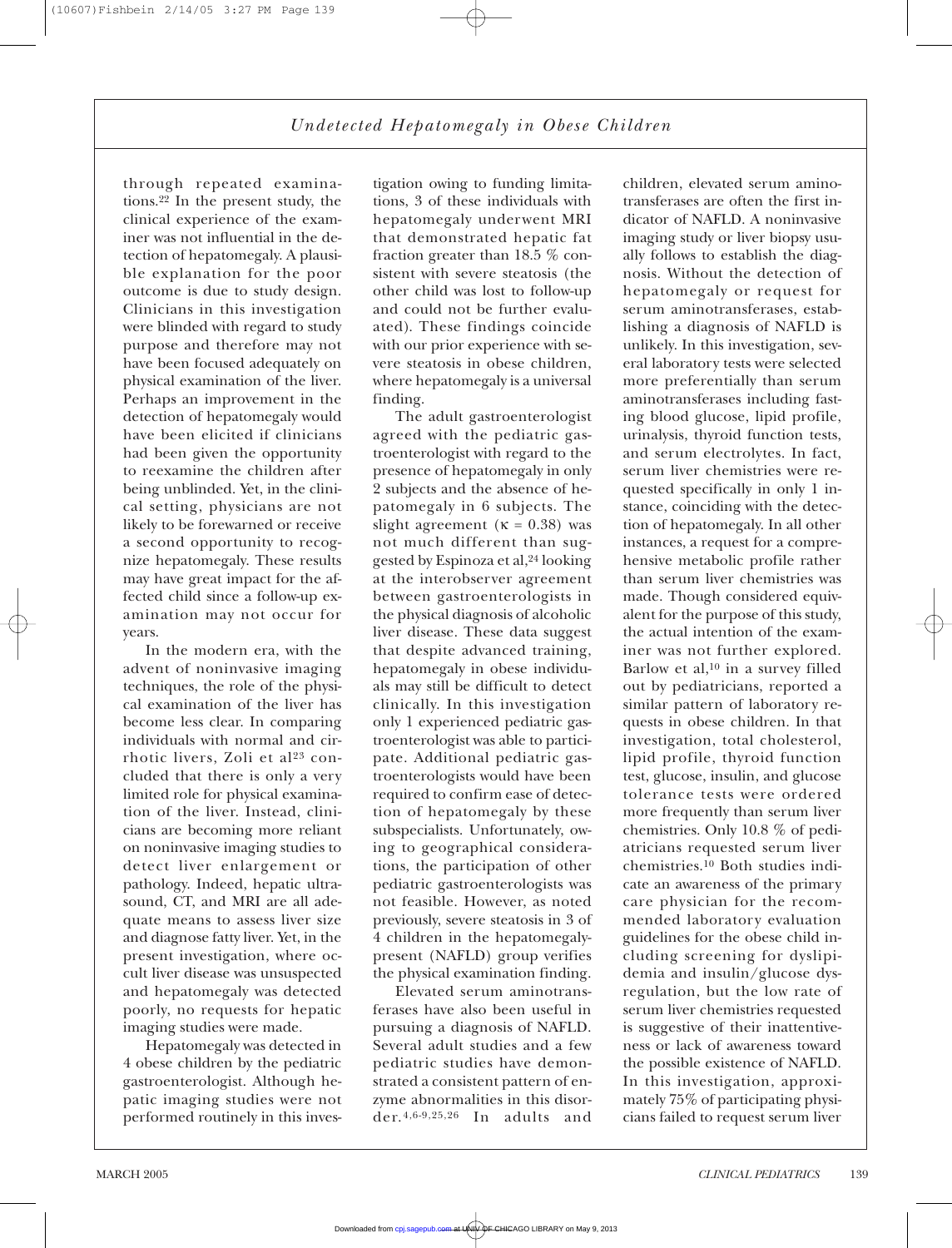*Fishbein et al.*

chemistries or hepatic imaging in a single subject with hepatomegaly. In these instances, the affected individual was unlikely to have undergone the necessary further steps toward diagnosis of NAFLD.

Among primary care providers, family practitioners were most likely to omit serum liver chemistries. Their hesitancy to request these may be a result of their relative lack of awareness of NAFLD in the pediatric population as opposed to the adult population. On occasion, even individuals with normal levels of serum aminotransferases may possess severe steatosis, as indicated by subject #10. For this group, which compromises about 5% of afflicted children, detection of hepatomegaly is the only clue to the presence of NAFLD.11

The long-term effect of failing to diagnose NAFLD in children is unknown. However, the longterm prognosis of NAFLD in the adult population is concerning. About 15% of affected individuals are likely to experience disease progression, culminating in cirrhosis.27 Under these circumstances, pediatric care providers need to become increasingly attentive to the abdominal examination of the obese child, and if hepatomegaly is detected (or even suspected), then appropriate diagnostic testing for NAFLD should commence. The most effective therapy for NAFLD is weight loss. Although a majority of primary care providers in this investigation were unaware of the presence of NAFLD in the study group, they were in favor of dietary consultations in about half of the population. The likelihood of a successful weight loss program also varies according to age group. A child involved in a structured weight loss program is more

likely to be successful than an adolescent or adult counterpart.28-31

#### *REFERENCES*

- 1. Franzese A, Vajro P, Argenziano A, et al. Liver involvement in obese children: ultrasonography and liver enzyme levels at diagnosis and during follow-up in an Italian population. *Dig Dis Sci.* 1997;42:1428-1432.
- 2. Tominaga K, Kurata JH, Chen YK, et al. Prevalence of fatty liver in Japanese children and relationship to obesity: an epidemiological ultrasonographic survey. *Dig Dis Sci.* 1995;40:2002-2009.
- 3. Amarapurkar DN, Amarapurkar AD. Nonalcoholic steatohepatitis: clinicopathological profile. *J Assoc Physicians India.* 2000;48:311-313.
- 4. Randall L. Nonalcoholic steatohepatitis: a study of 49 patients. *Hum Pathol.* 1989;20:594-598.
- 5. Ludwig J, Viggiano TR, McGill DB, Oh BJ. Nonalcoholic steatohepatitis: Mayo Clinic experiences with a hitherto unnamed disease. *Mayo Clin Proc.* 1980;55:434-438.
- 6. Baldridge AD, Perez-Atayde AR, Graeme-Cook F, et al. Idiopathic steatohepatitis in childhood: a multicenter retrospective study. *J Pediatr.* 1995;127:700-704.
- 7. Rashid M, Roberts EA. Nonalcoholic steatohepatitis in children. *J Pediatr Gastroenterol Nutr.* 2000;30:48-53.
- 8. Neuschwander-Tetri BA, Bacon BR. Nonalcoholic steatohepatitis. *Med Clin North Am.* 1996;80:1147-1166.
- 9. Shaffer EA. Nonalcoholic steatohepatitis: more than just being fat. *Can J Gastroenterol.* 2002;16:318-321.
- 10. Barlow SE, Dietz WH. Management of child and adolescent obesity: summary and recommendations based on reports from pediatricians, pediatric nurse practitioners, and registered dietitians. *Pediatrics.* 2002;110:236-238.
- 11. Fishbein MH, Miner M, Mogren C, Chalekson J. The spectrum of fatty liver in obese children and the relationship of serum aminotransferases to severity of steatosis. *J Pediatr Gastroenterol Nutr.* 2003;36:54-61.
- 12. Committee on Practice and Ambulatory Medicine. Recommendations for

Prevent Pediatric Health Care. American Academy of Pediatrics Policy Statement. *Pediatrics.* 2000;105:645.

- 13. Barlow SE, Dietz WH. Obesity evaluation and treatment: Expert Committee recommendations. The Maternal and Child Health Bureau, Health Resources and Services Administration and the Department of Health and Human Services. *Pediatrics.* 1998; 102:E29.
- 14. Busetto L, Tregnaghi A, De Marchi F, et al. Liver volume and visceral obesity in women with hepatic steatosis undergoing gastric banding. *Obes Res.* 2002;10:408-411.
- 15. Keeffe EB, Adesman PW, Stenzel P, Palmer RM. Steatosis and cirrhosis in an obese diabetic. Resolution of fatty liver by fasting. *Dig Dis Sci.* 1987;32:441-445.
- 16. Palmer M, Schaffner F. Effect of weight reduction on hepatic abnormalities in overweight patients. *Gastroenterology.* 1990;99:1408-1413.
- 17. Sullivan S, Krasner N, Williams R. The clinical estimation of liver size: a comparison of techniques and an analysis of the source of error. *Br Med J.* 1976;2:1042-1043.
- 18. Blendis LM, McNeilly WJ, Sheppard L, et al. Observer variation in the clinical and radiological assessment of hepatosplenomegaly. *Br Med J.* 1970;1:727-730.
- 19. Naylor CD. Physical examination of the liver. *JAMA.* 1994;271:1859-1865.
- 20. Gilbert VE. Detection of the liver below the costal margin: comparative value of palpation, light percussion, and auscultatory percussion. *South Med J.* 1994;87:182-186.
- 21. Wolf AD, Lavine JE. Hepatomegaly in neonates and children. *Pediatr Rev.* 2000;21:303-310.
- 22. Skrainka B, Stahlhut J, Fulbeck CL, et al. Measuring liver span. Bedside examination versus ultrasound and scintiscan. *J Clin Gastroenterol.* 1986;8:267- 270.
- 23. Zoli M, Magalotti D, Grimaldi M, et al. Physical examination of the liver: is it still worth it? *Am J Gastroenterol.* 1995;90:1428-1432.